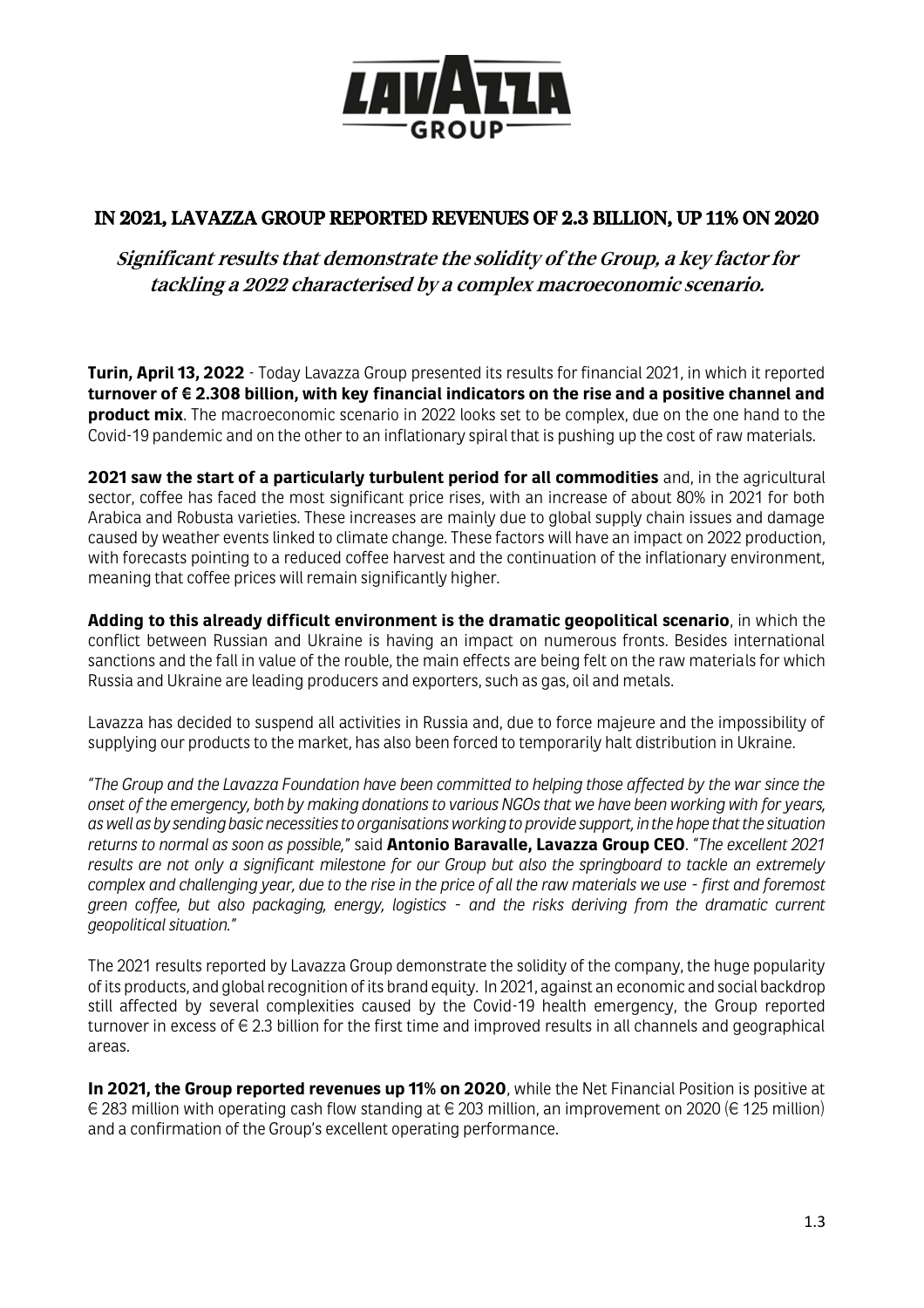

**The main growth drivers** are first of all sales recovery in the Out Of Home channel (back to 80% of the value reported in 2019), after the slowdown caused by Covid, and steadily rising revenues in the Home channel (+6.3% compared with 2020 and +23.8% with 2019), despite market trends being similar to pre-Covid levels.

**At geographical level too, the Group reported sales growth** and good performance across the board, both in more mature markets like Italy (+6%) and France (+10%), as well as in expanding ones like North America (+21%) and Germany (+14%), testifying to the health of the Group's brands in all territories.

**The product mix generated significant benefits** thanks to the development of the Beans segment, which is the most dynamic on the market and where Lavazza reports sell-out growth at twice the average market rate (+16.9% Lavazza vs +8.5% market). In the increasingly competitive Single Serve segment (coffee machines and capsules), the Group continues to implement its launch plan for CO2-neutral aluminium capsules.

**Group EBITDA** stands at **€ 312 million** versus € 253 million in 2020 (+23.3%), with an EBITDA margin of 13.5%, or at pre-pandemic 2019 levels, compared with 12.1% in 2020.

**EBIT stands at € 163 million** against € 108 million in 2020 (+50.9%), with **an EBIT margin of 7.1%**. As with EBITDA, the EBIT margin has also returned to pre-pandemic levels (in 2019 it stood at 7.1%).

**Net profit of €105 million** was up 44% on €73 million last year.

During the year, the excellent income statement and balance sheet results were complemented by **a stronger international presence**, particularly through the Joint Venture with **Yum China** to develop coffee shops in the Asian country. Also confirmed were **investments in R&D projects and the Group remains determined to continue integrating ESG criteria into its business model**.

Lavazza's commitment along the value chain involves an **environmental sustainability strategy based on three levels of action**: impact measurement, reduction plans and offsetting plans, which translate into the purchase of carbon credits with the aim of achieving carbon neutrality. In more detail, the Group continues to implement the **"Sustainable Packaging Roadmap"**, which aims to make the entire packaging portfolio reusable, recyclable or compostable by 2025. The roadmap is guided by Lavazza's *Sustainable By Design* approach, which aims to ensure the most responsible and efficient use possible of materials based on eco-design principles.

In 2022, Lavazza Group is again one of the world's **Top 100 most reputable companies** according to the **"2022 Global RepTrak®"** ranking published by **The RepTrak Company**, which specialises in the measurement of Corporate Reputation in the eyes of public opinion. It is the fifth-ranking Italian business and the only Top 100 company working in the beverage segment.

Lastly, the Group continues to be a **Top Employer in Italy**, thanks to continuous improvement centred on people and the ongoing quest for excellence in human resource management processes and strategies.